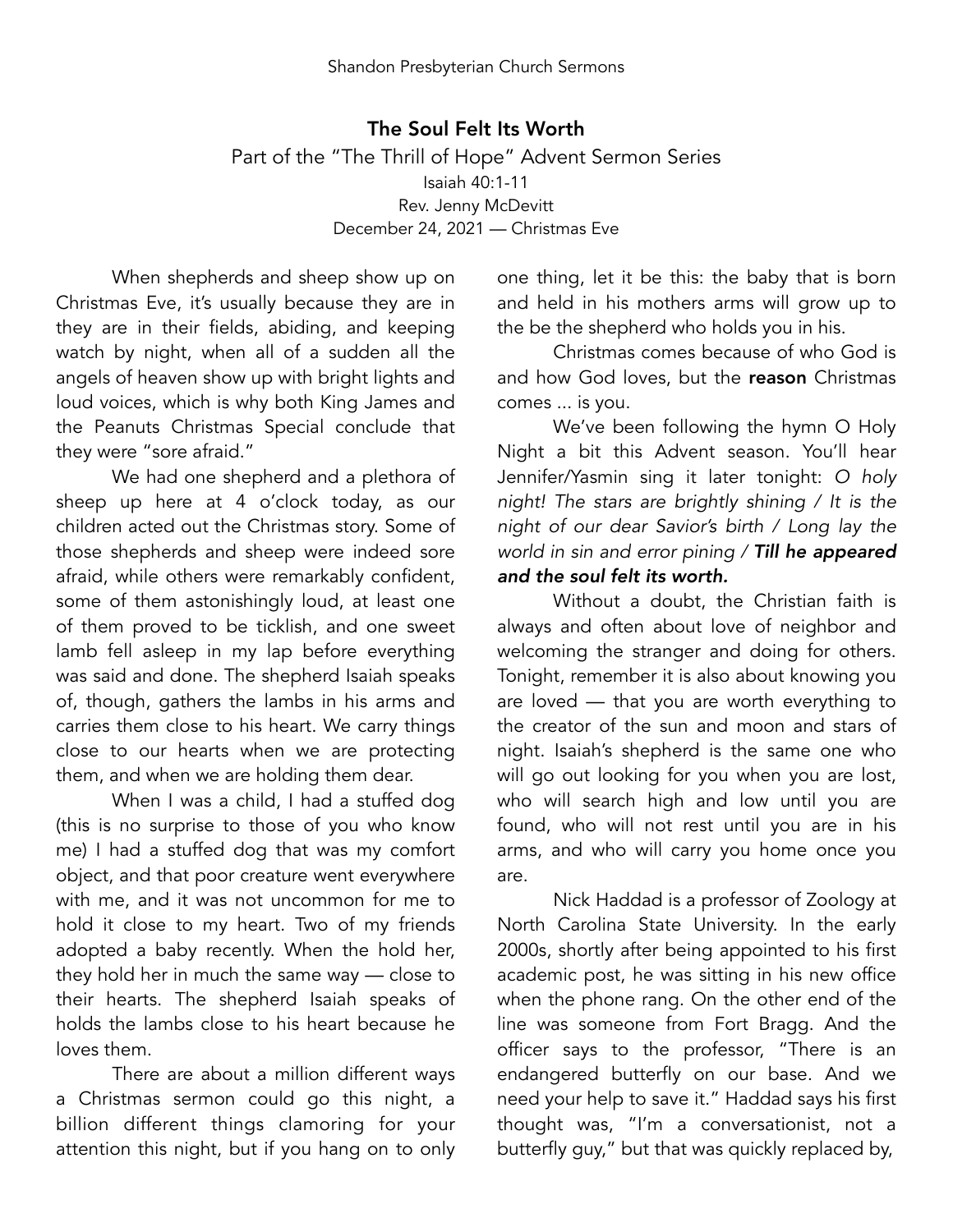"Why on earth does the army care about this one butterfly?"

It turns out this butterfly can't be found anywhere else. Fort Bragg is its only known habitat in the entire world. And since it's listed as endangered, and since it's the US Army, and since the Endangered Species Act is a law, saving the butterfly was not up for discussion. It was going to receive full military might.

And despite all the efforts, for the first five years, the population of the Saint Francis Satyr continued to decrease, precipitously. Eventually, Haddad discovers it was partially due to flooding. The butterflies' habitat was among swampy grasses, and beavers were building dams that were created flooding that were drowning the caterpillars.

Enter Brian Ball. an army biologist, who became known as the department's beaver liaison. First, Brian destroyed a few beaver dams. That didn't work. So they began evicting the beavers, driving them to other locations. That kept the beavers away, but the butterflies didn't return. In 2011, only 75 Saint Francis' satyrs could be counted. In Haddad's own words, he was supposed to save the butterfly, but instead he felt he was letting down the entire planet.

But then he learned that a few years before he ever set foot on the army base, a few butterflies had been seen on the artillery testing range, an area of the base that was closed off to civilians, without exception. Usually. Haddad made clear to the officers in charge that this was the last hope for the butterfly to survive. He couldn't be sure it was even in that area anymore, but every other option had been exhausted. So an exception was made and an academic zoologist, armed with nothing more than a butterfly net, was granted access to an incredibly dangerous military training ground.

He said, when he first entered the area, lines of soldiers were pointing their guns. Soldiers were parachuting out of planes. Bombs were detonating. He was asked, "Are you sure you want to do this?" He nodded, and so, within minutes, the entire base was given a cease fire order. Haddad was accompanied by Tracy Johnson, an explosive expert whose only job that day was to ensure he didn't step on any landmines. She said, "My eyes were watching the ground, but his were up in the air, looking for butterflies."

And — because I'm using this as a Christmas story, maybe you could see this coming — he found them. He found dozens of them. And while they are still listed as endangered, there are now at least 1,000 estimated to be found on Fort Bragg these days. All because the US Army decided it was worth the survival of a species to make a phone call to a novice zoologist who would spend 20 years seeking answers. In interviews, Haddad has often said, "I am always asked, 'Was it worth it? Was all that time and energy and expense displacing beavers and defusing bombs, really worth it, for just one species of butterfly?' "Of course it was worth it," he says. "Of course it was."

Of course the Saint Francis Satyr was worth it to Nick Haddad. And how much more so are you worth to God? I know, stories about butterflies and bombs don't seem very holy. Of course, neither were barns and babies, until they were.

That's the thing about Christmas, and the entire story of God's history, really — God never waits until everything is perfect to show up. God never waits for the engraved invitation, the formal attire, or the fancy dinner. God never waits until we've got our act together. In Isaiah's day, God didn't wait until the nations had everything all sorted out. In Mary and Josephs' day, God didn't wait until there was room in the inn and the birthing suite was sanitized. God just showed up.

And it is the same today as it was so many years ago — God appeared, and the soul felt its worth.